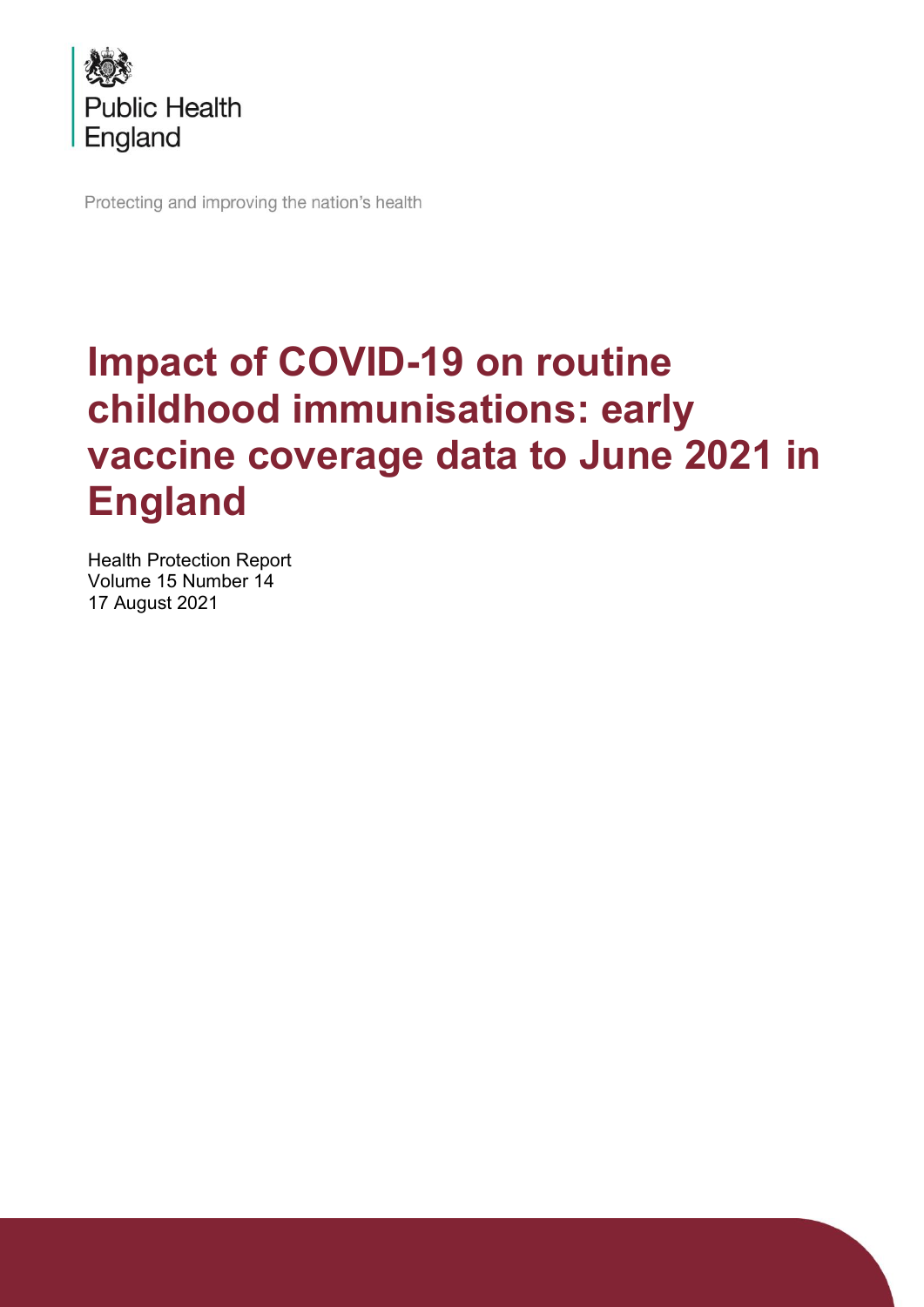## **Main points**

This series of reports presents an early assessment of the extent of COVID-19-related impact on childhood vaccinations based on vaccine coverage data for dose 1, 2 and 3 Hexavalent and dose 1 MMR vaccines extracted from ImmForm.

This is the twentieth report and includes vaccine coverage data up to the end of June 2021.

### Early vaccine coverage

Early vaccine coverage data uploaded on ImmForm is extracted at 6 months of age to assess vaccine coverage for Hexavalent vaccine doses 1 to 3, and at 18 months to assess vaccine coverage for MMR1. Vaccine coverage data extracted from ImmForm up to and including June 2021 indicates that:

- 87.8% of infants completed the 3-dose course of Hexavalent vaccine by 6 months of age – this is 1.0 percentage point lower compared to June 2019 but 2.5 percentage points higher compared to June 2020
- in June 2021, 87.0% of infants were vaccinated with MMR1 by 18 months of age this is 0.9 and 0.3 percentage points lower than June 2019 and June 2020, respectively. The WHO coverage target for MMR1 is 95% coverage by 24 months

All children who have missed out on their routine vaccinations during the coronavirus (COVID-19) pandemic remain eligible for their vaccines. As physical distancing and lockdown measures change throughout the course of the pandemic, it is possible that there may be further impact on primary immunisations. It is therefore important for General Practitioners and local teams to continue offering routine immunisations, check that any infants or children impacted during the pandemic are rescheduled for their immunisation and, where required, consider implementing catch-up or recovery plans.

Official vaccine coverage estimates for England reflecting coverage through the COVID-19 pandemic will be assessed in the COVER (Cover of vaccination evaluated rapidly) programme when children reach their first, second, or fifth birthday [\[1\]](#page-13-0).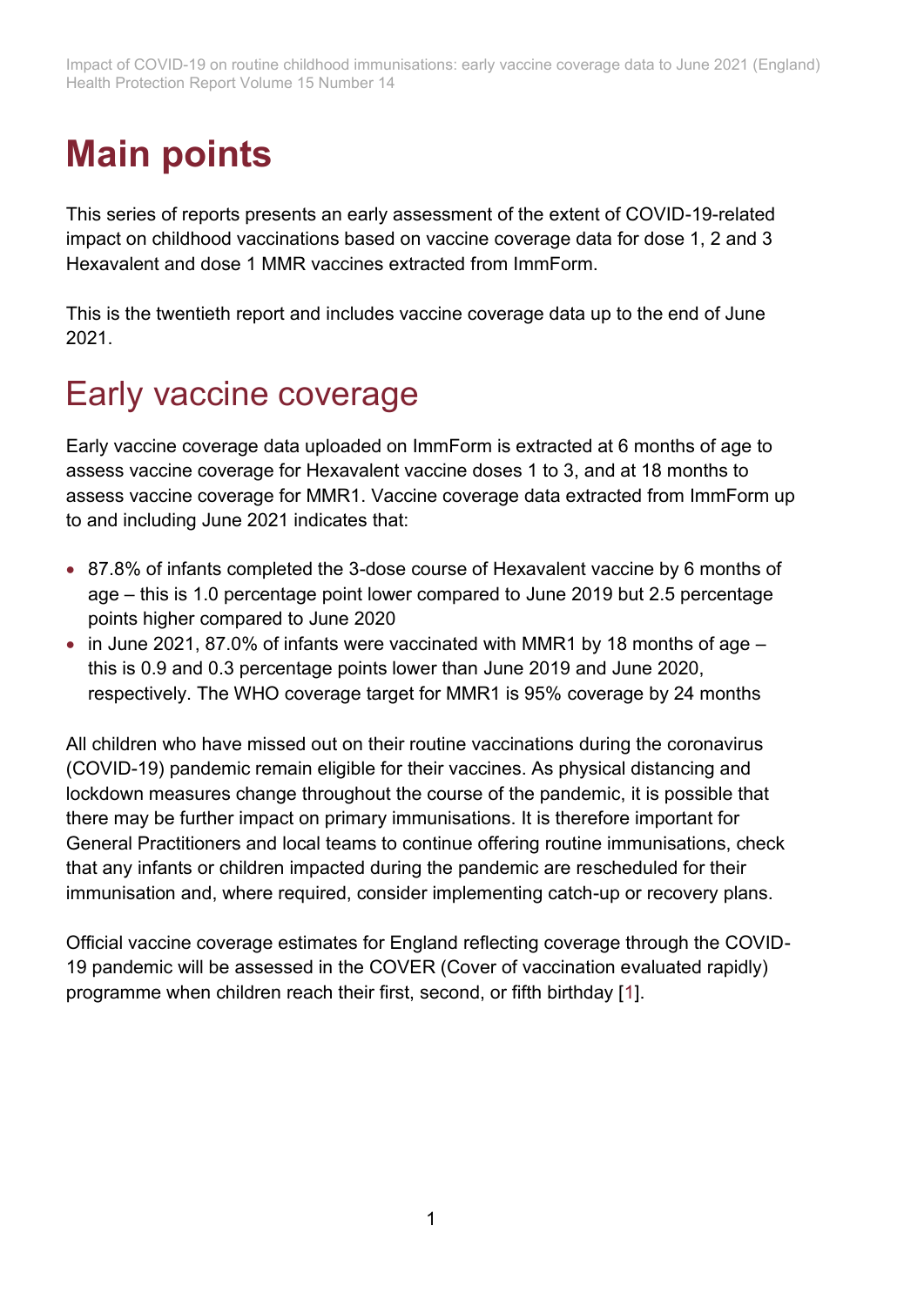## **Introduction**

On 23 March 2020, in response to the COVID-19 pandemic, physical distancing measures were introduced in England which included school closures, stopping gatherings, non-essential use of public transportation and individuals being advised to work from home [\[2](#page-13-1)[,3\]](#page-13-2). Advice from the Joint Committee on Vaccination and Immunisation (JCVI) on routine childhood immunisations stated that children should continue to receive vaccinations according to the national schedule throughout the lockdown [\[4\]](#page-13-3).

In England, childhood immunisations are offered according to the routine immunisation schedule [\[5\]](#page-13-4). Childhood vaccine coverage is routinely assessed in quarterly and annual COVER (Cover of vaccination evaluated rapidly) programme reports when children reach their first, second, or fifth birthdays [\[6](#page-13-5)[,7\]](#page-13-6). The COVER reports display the official vaccine coverage estimates for England.

Due to the timing of data extractions for the COVER collection, the full impact of COVID-19 on primary immunisations is only known when children reach their first, second or fifth birthdays starting from Quarter 3 (financial year 2020 to 2021) of the COVER collection report.

The purpose of this report therefore is to provide an early analysis using an alternative data source to assess the impact of COVID-19 on primary immunisations in England at a younger age than the COVER data.

This report summarises vaccine coverage extracted up to June 2021 for dose 1, 2 and 3 of Hexavalent vaccine at 6 months compared to coverage in 2019 and 2020, and vaccine coverage up to June 2021 for dose 1 MMR at 18 months compared to 2019 and 2020.

### Target audience

This report is aimed for those who monitor and support the routine immunisation programme in England at both a local and national level.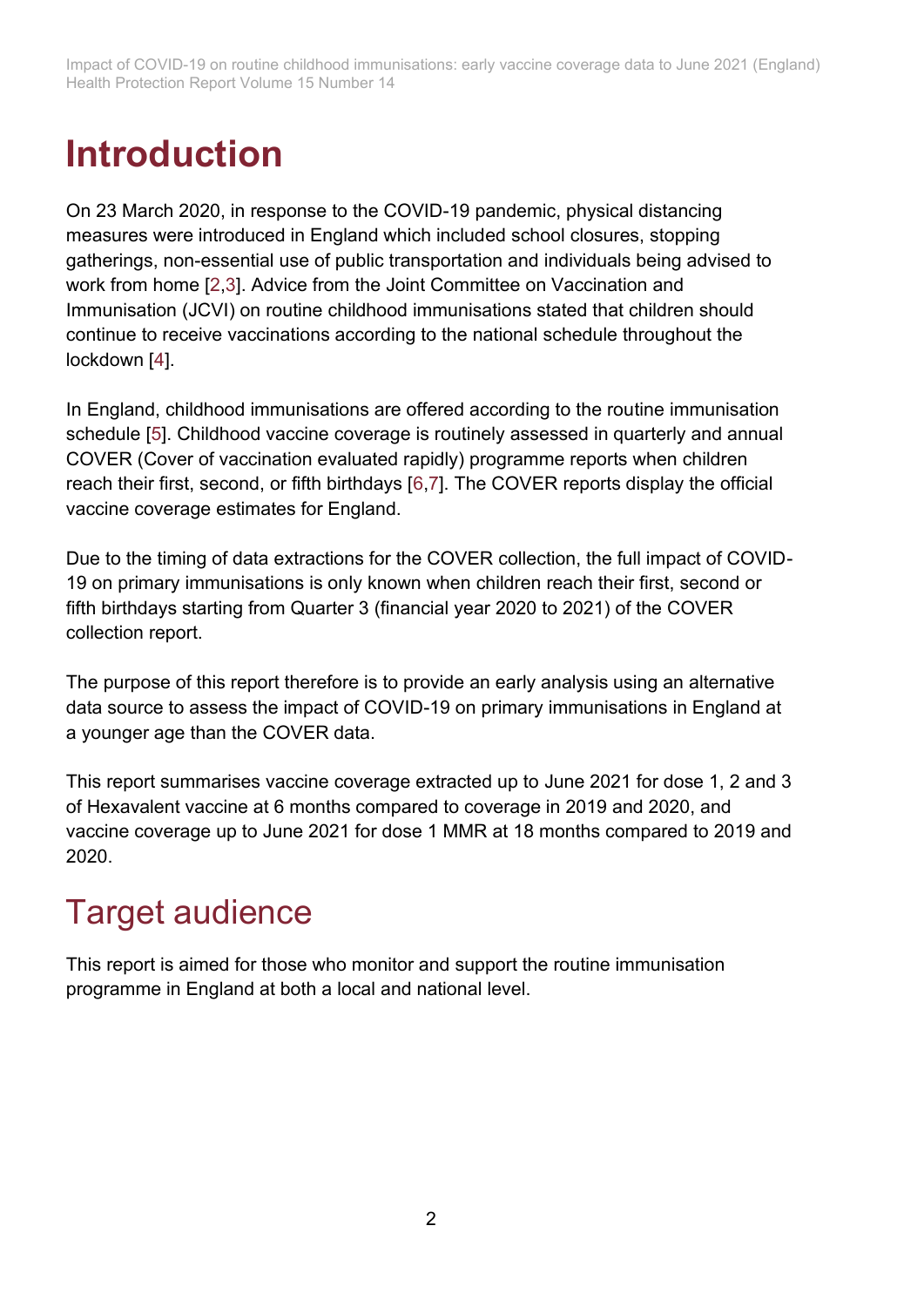### **Methods**

The Hexavalent and MMR vaccines were selected for these analyses as a proxy for routine primary immunisations scheduled before 1 year of age and immunisations scheduled from 1 year of age, respectively, to provide an initial indication of the impact of COVID-19 on all primary immunisation programmes.

### Early monitoring vaccine coverage

GP practice-level vaccine coverage data, automatically uploaded via participating GP IT suppliers to the ImmForm<sup>1</sup> website on a monthly basis, was used to provide an early assessment of vaccine coverage for some of the routine childhood vaccinations. This data is validated and analysed by PHE to check data completeness, to identify and query any anomalous results, and to describe epidemiological trends. Vaccine coverage is calculated as the number of infants reaching a target age and receiving a vaccine(s) as a proportion of the total number of infants at the target age registered at the GP practice.

Vaccine coverage estimates were extracted from ImmForm on a monthly basis for all children who reached 6 months or 18 months of age in that calendar month. Vaccine coverage estimates for Hexavalent vaccines 1, 2 and 3 were estimated when children reached 6 months of age, whilst vaccine coverage estimates for MMR1 were estimated when children reached 18 months of age. Vaccine coverage estimates for a different cohort of children were therefore extracted each month. To assess the potential impact of COVID-19, we compared vaccine coverage data extracted from ImmForm for 2019, 2020 and 2021. [Figure 1](#page-4-0) shows the recommended scheduled timing of the Hexavalent dose 1, 2 and 3, and MMR1 vaccinations, and compares the timing of the ImmForm and CHIS extractions, which are extracted for reporting on vaccine coverage in the COVER official statistics.

<sup>1</sup> ImmForm is the system used by Public Health England to record vaccine coverage data for some immunisation programmes and to provide vaccine ordering facilities for the NHS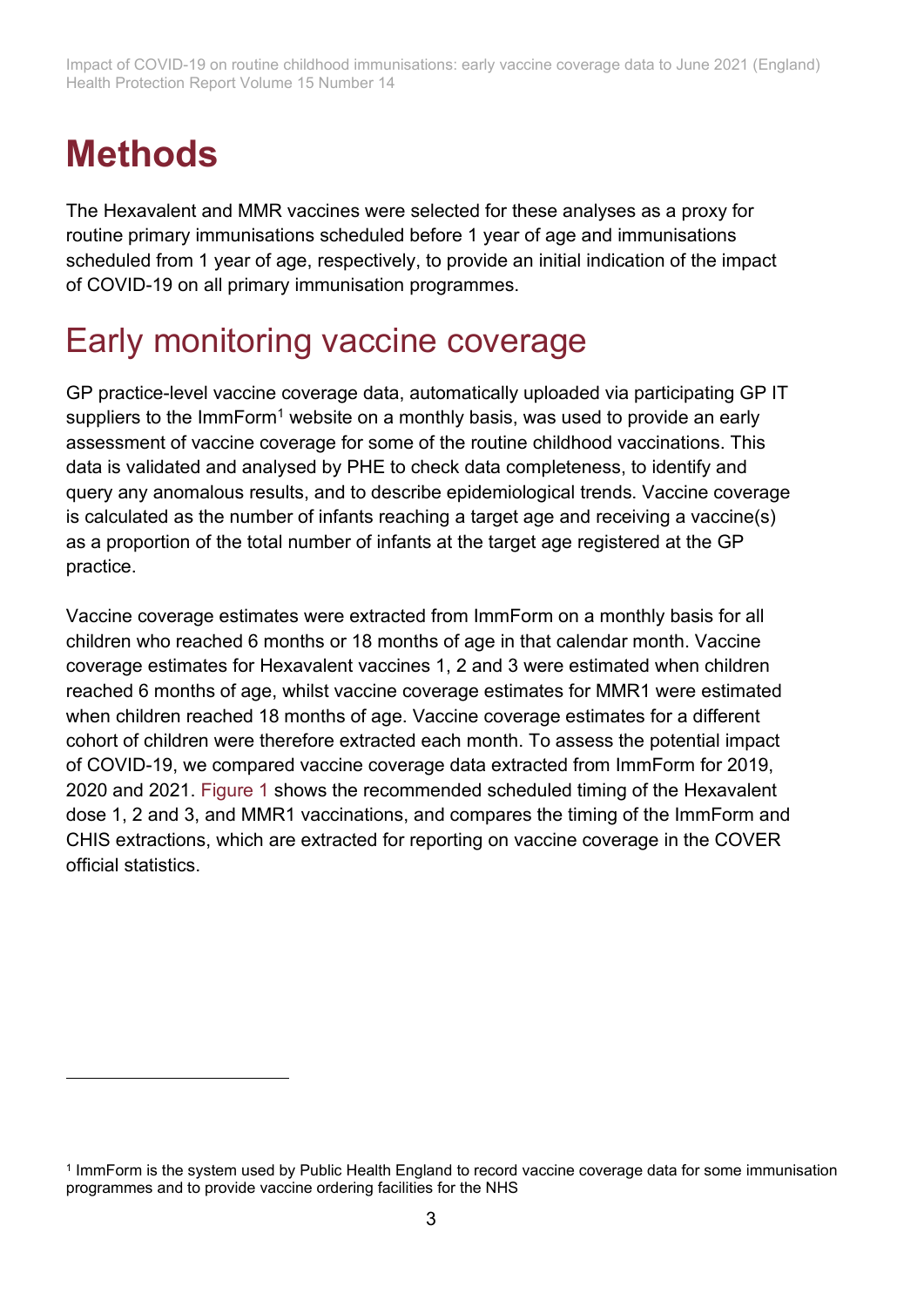#### <span id="page-4-0"></span>**Figure 1. Timeline from when infants are scheduled for their first, second and third dose of hexavalent vaccine and first dose of MMR vaccine and the time when ImmForm and CHIS data are extracted.**



Tables [A1](#page-14-0) and [A2](#page-15-0) (Appendix) show how ImmForm data extracted relate to the recommended schedule for Hexavalent and MMR1 vaccines. If COVID-19 had impacted vaccine delivery in a specific calendar month, this would be reflected in the Immform data in different months depending on the particular vaccines affected. For example, if COVID-19 had impacted vaccinations scheduled in April 2020, we would expect to see this reflected in the ImmForm data in June 2020 for Hexavalent dose 3, July 2020 for Hexavalent dose 2, August 2020 for Hexavalent dose 1 and October 2020 for MMR1 (Tables [A1](#page-14-0) and [A2\)](#page-15-0).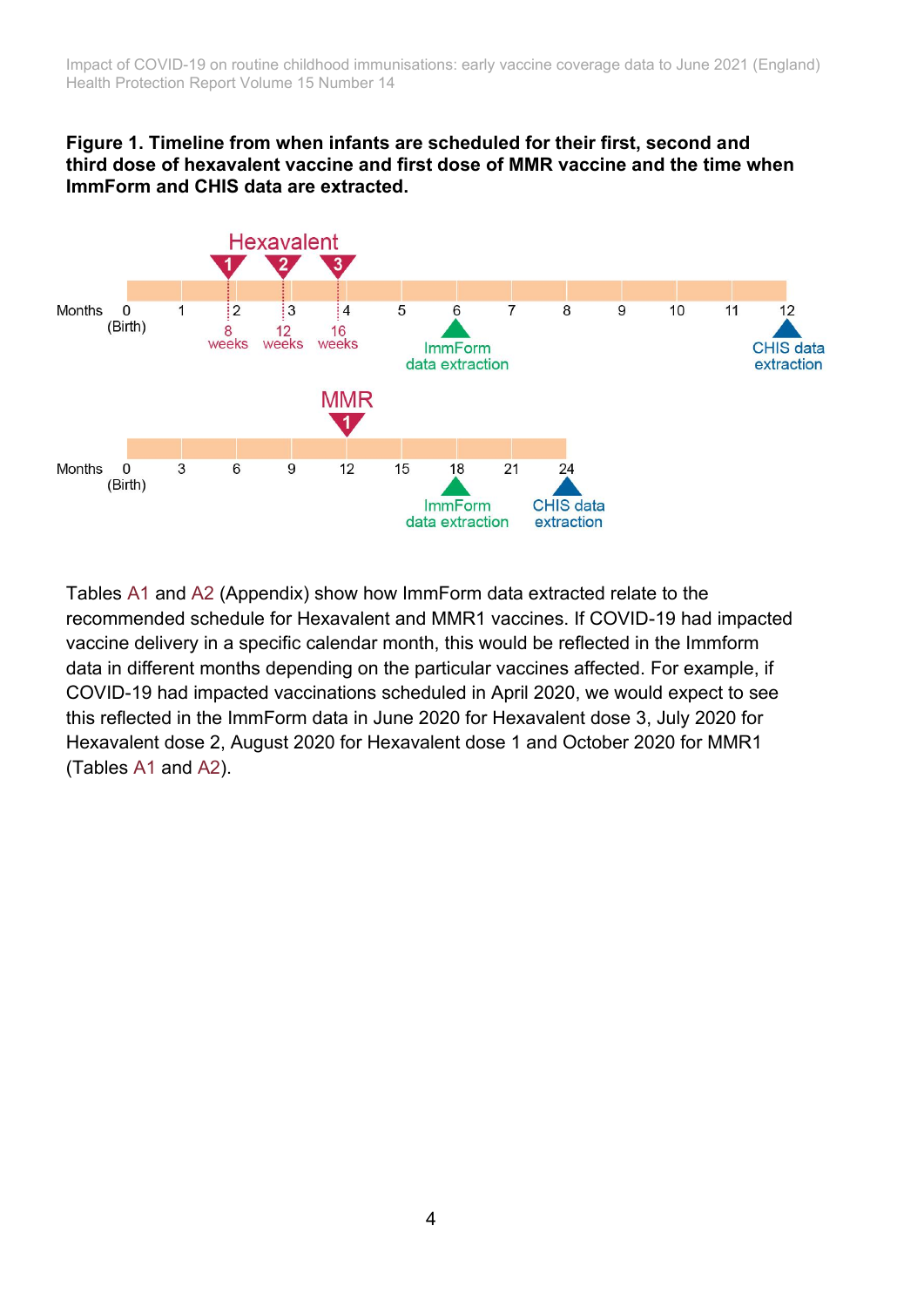# **Results**

### Early vaccine coverage assessment in England

Monthly vaccine coverage data are available on ImmForm for at least 92% of general practices since January 2019, and for more than 95% of practices for most of this period.

### Hexavalent Vaccine

Early vaccine coverage estimates for 2020 and 2021 show there has been a decrease in vaccine coverage measured at 6 months of age for Hexavalent doses 1, 2 or 3, in every month since April 2020 when compared to 2019 [\(Table 1\)](#page-7-0). The largest percentage decrease is seen in Hexavalent 3 vaccine, indicating fewer children have completed the full 3-vaccine course, though the percentage decrease has got smaller for all 3 doses since January 2021.

Infants who were scheduled from 8 weeks of age for dose 1 Hexavalent vaccine in March 2020 onwards are reflected in the ImmForm vaccine coverage estimates at 6 months of age from July 2020 onwards. Hexavalent 1 coverage trends for 2020 and 2021 compared to 2019 are broadly similar but lower, with a large decrease of 0.8 percentage points seen in the July 2020 data for infants scheduled to receive their first dose of Hexavalent vaccine in March 2020. Vaccine coverage was 0.2 percentage points lower in June 2021 compared to June 2019 and 0.2 percentage points lower compared to June 2020 [\(Figure 2\)](#page-6-0).

Infants scheduled from 12 weeks of age for dose 2 Hexavalent vaccine from March 2020 onwards are reflected in June 2020 ImmForm coverage data onwards. Hexavalent 2 coverage trends from the beginning of the pandemic in 2020 and throughout 2021 are broadly similar but remain lower than coverage in 2019. The largest decrease of 2.3 percentage points compared to 2019 was observed in May 2020 (infants born in February 2020), which reflects children eligible for both their first and second dose of Hexavalent in the early months of the first lockdown. Vaccine coverage was 0.5 percentage points lower in June 2021 compared to June 2019 and 1.5 percentage points higher compared to June 2020 [\(Figure 2,](#page-6-0) [Table 1\)](#page-7-0).

Infants scheduled from 16 weeks of age for dose 3 Hexavalent vaccine from March 2020 onwards are reflected in May 2020 ImmForm coverage data onwards. Vaccine coverage for dose 3 Hexavalent in May 2020 was substantially lower (5.5 percentage points) compared to coverage in May 2019, indicating that infants partially immunised and scheduled for their third dose of Hexavalent in March 2020 are likely to have been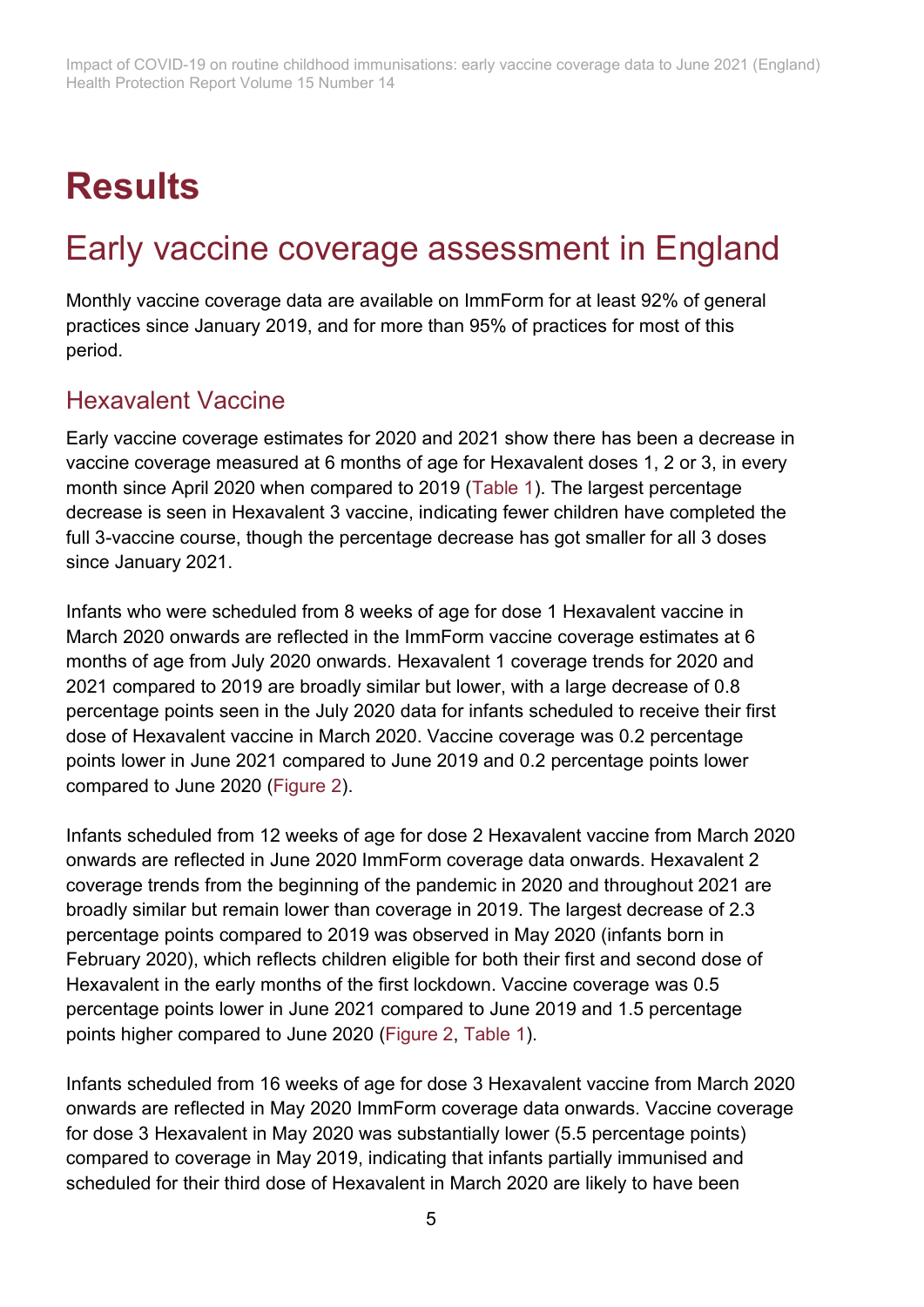impacted by COVID-19 restrictions. Vaccine coverage was 1.0 percentage points lower in June 2021 compared to June 2019 but was 2.5 percentage points higher compared to June 2020 (Figure 2, [Table 1\)](#page-7-0).

#### <span id="page-6-0"></span>**Figure 2. Vaccine coverage for dose 1, 2 and 3 of the Hexavalent vaccine by survey month in 2019, 2020 and 2021**

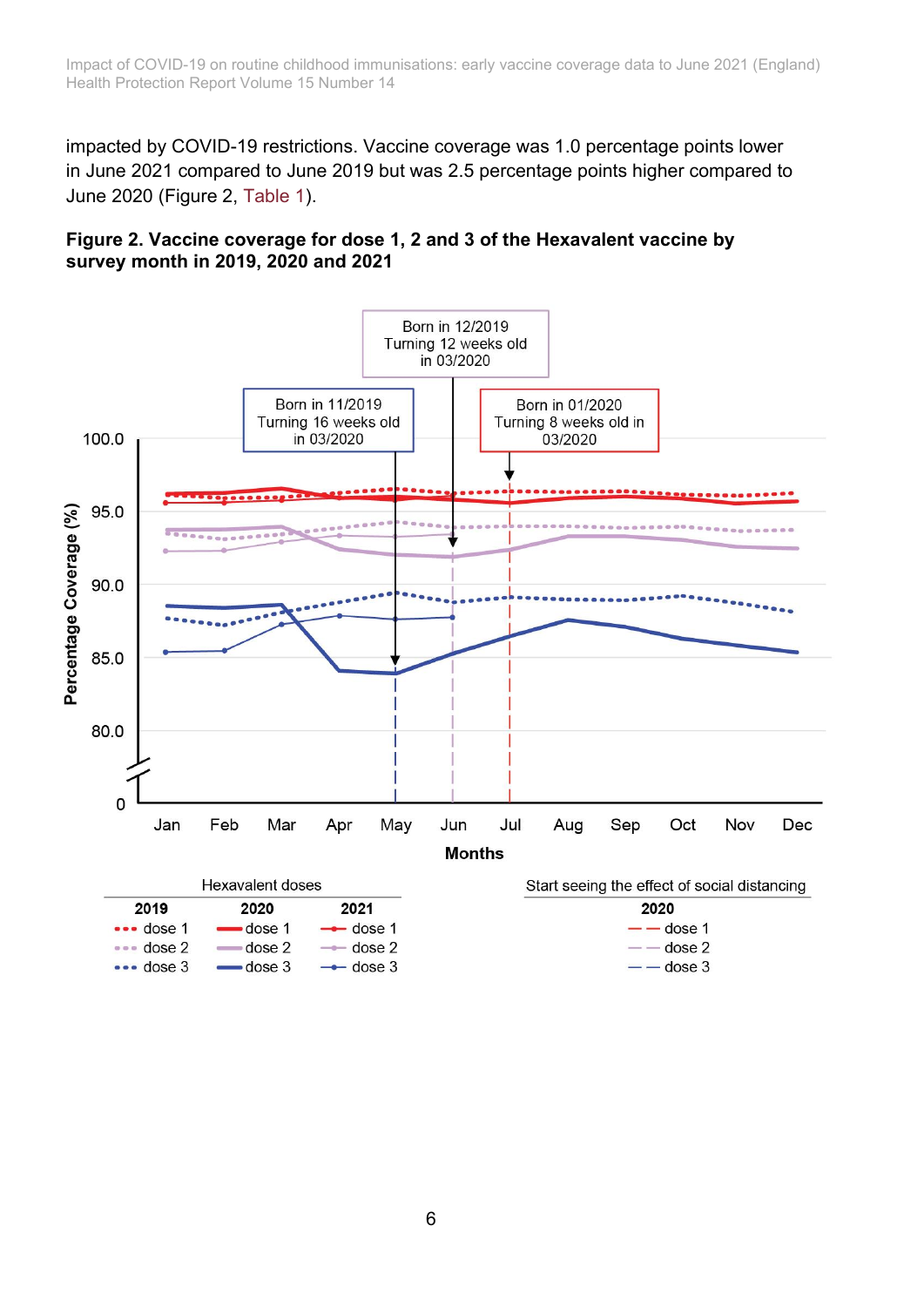#### **Table 1. Vaccine coverage for dose 1, 2 and 3 of the Hexavalent vaccine by survey month (extracted at 6-month age cohorts) in 2019, 2020 and 2021**

|              | Hexavalent dose 1 (%) |      |                                           |      |                                           | Hexavalent dose 2 (%)                     |      |      |                                           | Hexavalent dose 3 (%) |                                             |                                           |      |      |                                           |      |                                           |                                          |
|--------------|-----------------------|------|-------------------------------------------|------|-------------------------------------------|-------------------------------------------|------|------|-------------------------------------------|-----------------------|---------------------------------------------|-------------------------------------------|------|------|-------------------------------------------|------|-------------------------------------------|------------------------------------------|
| <b>Month</b> | 2019                  | 2020 | % point<br>change<br>2020<br>over<br>2019 | 2021 | % point<br>change<br>2021<br>over<br>2019 | % point<br>change<br>2021<br>over<br>2020 | 2019 | 2020 | % point<br>change<br>2020<br>over<br>2019 | 2021                  | $%$ point<br>change<br>2021<br>over<br>2019 | % point<br>change<br>2021<br>over<br>2020 | 2019 | 2020 | % point<br>change<br>2020<br>over<br>2019 | 2021 | % point<br>change<br>2021<br>over<br>2019 | %point<br>change<br>2021<br>over<br>2020 |
| Jan          | 96.1                  | 96.2 | 0.1                                       | 95.6 | $-0.5*$                                   | $-0.6*$                                   | 93.5 | 93.7 | 0.3                                       | 92.3                  | $-1.2*$                                     | $-1.4*$                                   | 87.7 | 88.5 | 0.8                                       | 85.4 | $-2.3*$                                   | $-3.1*$                                  |
| Feb          | 95.9                  | 96.3 | 0.4                                       | 95.6 | $-0.3*$                                   | $-0.7*$                                   | 93.1 | 93.8 | 0.7                                       | 92.3                  | $-0.8*$                                     | $-1.5*$                                   | 87.2 | 88.4 | 1.2                                       | 85.5 | $-1.7*$                                   | $-2.9*$                                  |
| Mar          | 96.0                  | 96.6 | 0.6                                       | 95.8 | $-0.2*$                                   | $-0.8*$                                   | 93.4 | 94.0 | 0.5                                       | 92.9                  | $-0.5*$                                     | $-1.1*$                                   | 88.1 | 88.6 | 0.5                                       | 87.3 | $-0.8*$                                   | $-1.3*$                                  |
| Apr          | 96.2                  | 95.9 | $-0.3$                                    | 95.9 | $-0.3*$                                   | $0.0*$                                    | 93.9 | 92.4 | $-1.5$                                    | 93.3                  | $-0.6*$                                     | $0.9*$                                    | 88.8 | 84.1 | $-4.7$                                    | 87.9 | $-0.9*$                                   | $3.8*$                                   |
| May          | 96.5                  | 96.0 | $-0.5$                                    | 95.7 | $-0.8*$                                   | $-0.3*$                                   | 94.3 | 92.0 | $-2.3$                                    | 93.3                  | $-1.0*$                                     | $1.2*$                                    | 89.4 | 83.9 | $-5.5*$                                   | 87.7 | $-1.8*$                                   | $3.8*$                                   |
| Jun          | 96.2                  | 95.8 | $-0.4$                                    | 96.0 | $-0.2*$                                   | $0.2*$                                    | 93.9 | 91.9 | $-2.0*$                                   | 93.4                  | $-0.5*$                                     | $1.5*$                                    | 88.8 | 85.3 | $-3.5*$                                   | 87.8 | $-1.0*$                                   | $2.5*$                                   |
| Jul          | 96.4                  | 95.6 | $-0.8*$                                   |      |                                           |                                           | 94.0 | 92.4 | $-1.6*$                                   |                       |                                             |                                           | 89.1 | 86.5 | $-2.7*$                                   |      |                                           |                                          |
| Aug          | 96.3                  | 95.9 | $-0.4*$                                   |      |                                           |                                           | 94.0 | 93.3 | $-0.7*$                                   |                       |                                             |                                           | 89.0 | 87.6 | $-1.4*$                                   |      |                                           |                                          |
| Sep          | 96.4                  | 96.0 | $-0.4*$                                   |      |                                           |                                           | 93.9 | 93.3 | $-0.6*$                                   |                       |                                             |                                           | 88.9 | 87.1 | $-1.8*$                                   |      |                                           |                                          |
| Oct          | 96.2                  | 95.9 | $-0.3*$                                   |      |                                           |                                           | 93.9 | 93.0 | $-0.9*$                                   |                       |                                             |                                           | 89.2 | 86.3 | $-3.0*$                                   |      |                                           |                                          |
| Nov          | 96.1                  | 95.5 | $-0.6*$                                   |      |                                           |                                           | 93.6 | 92.5 | $-1.1*$                                   |                       |                                             |                                           | 88.7 | 85.8 | $-2.9*$                                   |      |                                           |                                          |
| Dec          | 96.2                  | 95.7 | $-0.6*$                                   |      |                                           |                                           | 93.7 | 92.5 | $-1.3*$                                   |                       |                                             |                                           | 88.1 | 85.4 | $-2.7*$                                   |      |                                           |                                          |

<span id="page-7-0"></span>\* Indicates cohorts of infants scheduled to receive their vaccine from March 2020 onwards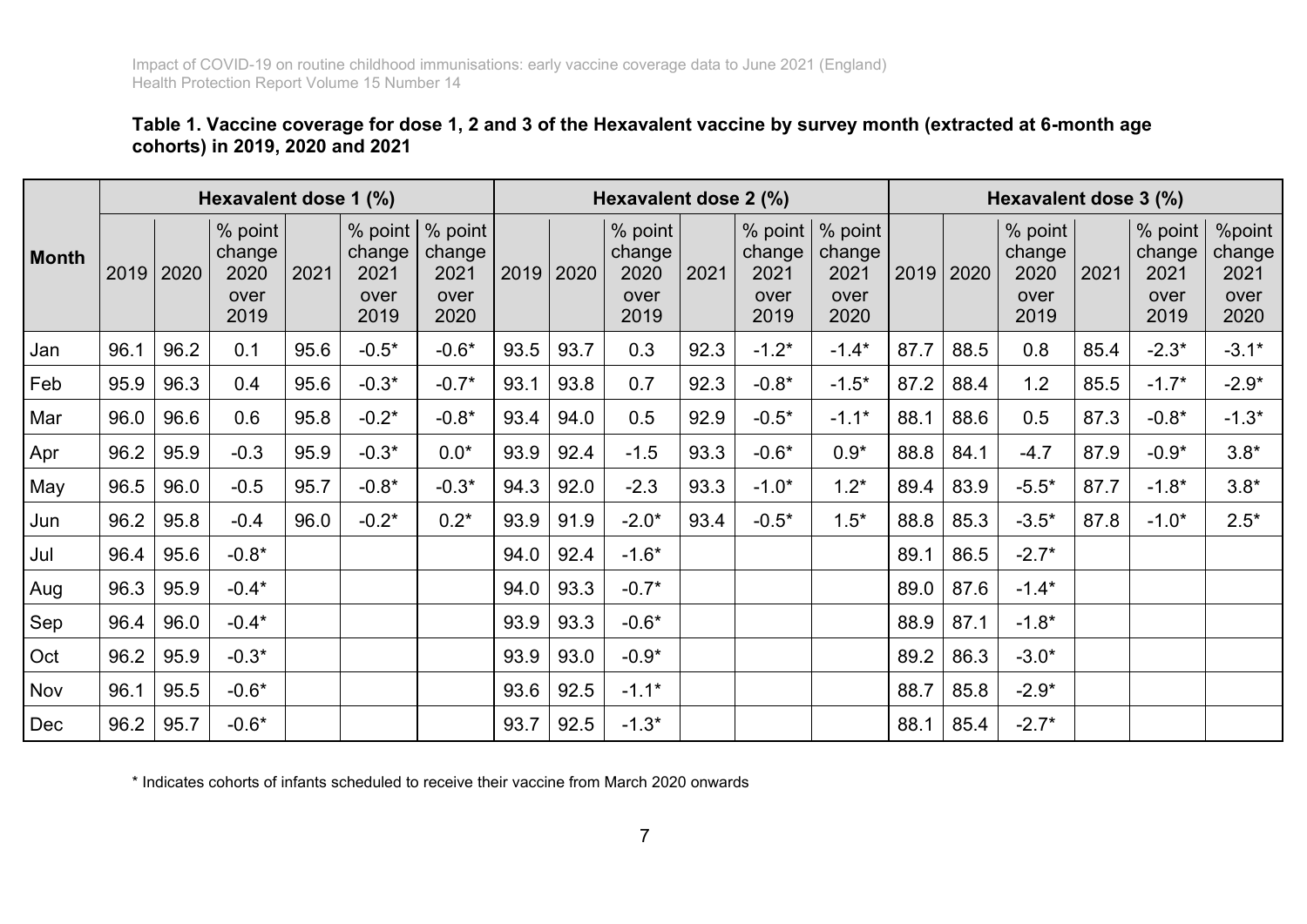### MMR1 Vaccine

MMR1 monthly vaccine coverage estimates measured at 18 months of age from 2019 to 2021, show a monthly decrease from April 2020 onwards. In June 2021, 87.0% of infants were vaccinated with MMR1 at 18 months of age (Table 2, [Figure 3\)](#page-9-0).

The largest decreases of 2.0 to 2.1 percentage points compared to 2019 was observed in August to November 2020 which reflects children eligible for their first MMR vaccine in the early months of the first lockdown. Vaccine coverage was 0.9 percentage points lower in June 2021 compared to June 2019 and 0.3 percentage points lower than coverage in 2020 (Table 2, [Figure 3\)](#page-9-0).

In 2019, 2020 and 2021, MMR1 coverage is substantially below the WHO target of 95% coverage at 24 months.

| <b>Survey</b><br>month | 2019 | 2020 | Percentage<br>point<br>difference<br>2020<br>compared to<br>2019 | 2021 | Percentage<br>point<br>difference<br>2021<br>compared to<br>2019 | <b>Percentage</b><br>point<br>difference<br>2021<br>compared to<br>2020 |  |
|------------------------|------|------|------------------------------------------------------------------|------|------------------------------------------------------------------|-------------------------------------------------------------------------|--|
| Jan                    | 87.3 | 88.1 | 0.8                                                              | 85.9 | $-1.4*$                                                          | $-2.2*$                                                                 |  |
| Feb                    | 87.2 | 88.3 | 1.0                                                              | 86.0 | $-1.2*$                                                          | $-2.3*$                                                                 |  |
| Mar                    | 87.2 | 88.2 | 1.0                                                              | 86.4 | $-0.8*$                                                          | $-1.8*$                                                                 |  |
| Apr                    | 87.8 | 87.6 | $-0.2$                                                           | 86.7 | $-1.1*$                                                          | $-0.9*$                                                                 |  |
| May                    | 88.2 | 87.9 | $-0.3$                                                           | 86.4 | $-1.7*$                                                          | $-1.5*$                                                                 |  |
| Jun                    | 87.8 | 87.3 | $-0.5$                                                           | 87.0 | $-0.9*$                                                          | $-0.3*$                                                                 |  |
| Jul                    | 88.2 | 87.1 | $-1.1$                                                           |      |                                                                  |                                                                         |  |
| Aug                    | 88.6 | 86.5 | $-2.1$                                                           |      |                                                                  |                                                                         |  |
| Sep                    | 88.4 | 86.4 | $-2.0*$                                                          |      |                                                                  |                                                                         |  |
| Oct                    | 88.6 | 86.5 | $-2.1*$                                                          |      |                                                                  |                                                                         |  |
| Nov                    | 88.4 | 86.3 | $-2.1*$                                                          |      |                                                                  |                                                                         |  |
| Dec                    | 88.1 | 86.2 | $-1.9*$                                                          |      |                                                                  |                                                                         |  |

#### **Table 2. Vaccine coverage for dose 1 of the MMR vaccine by survey month (extracted at 18-month age cohorts) in 2019, 2020 and 2021**

\* Indicates cohorts of infants scheduled to receive their vaccine from March 2020 onwards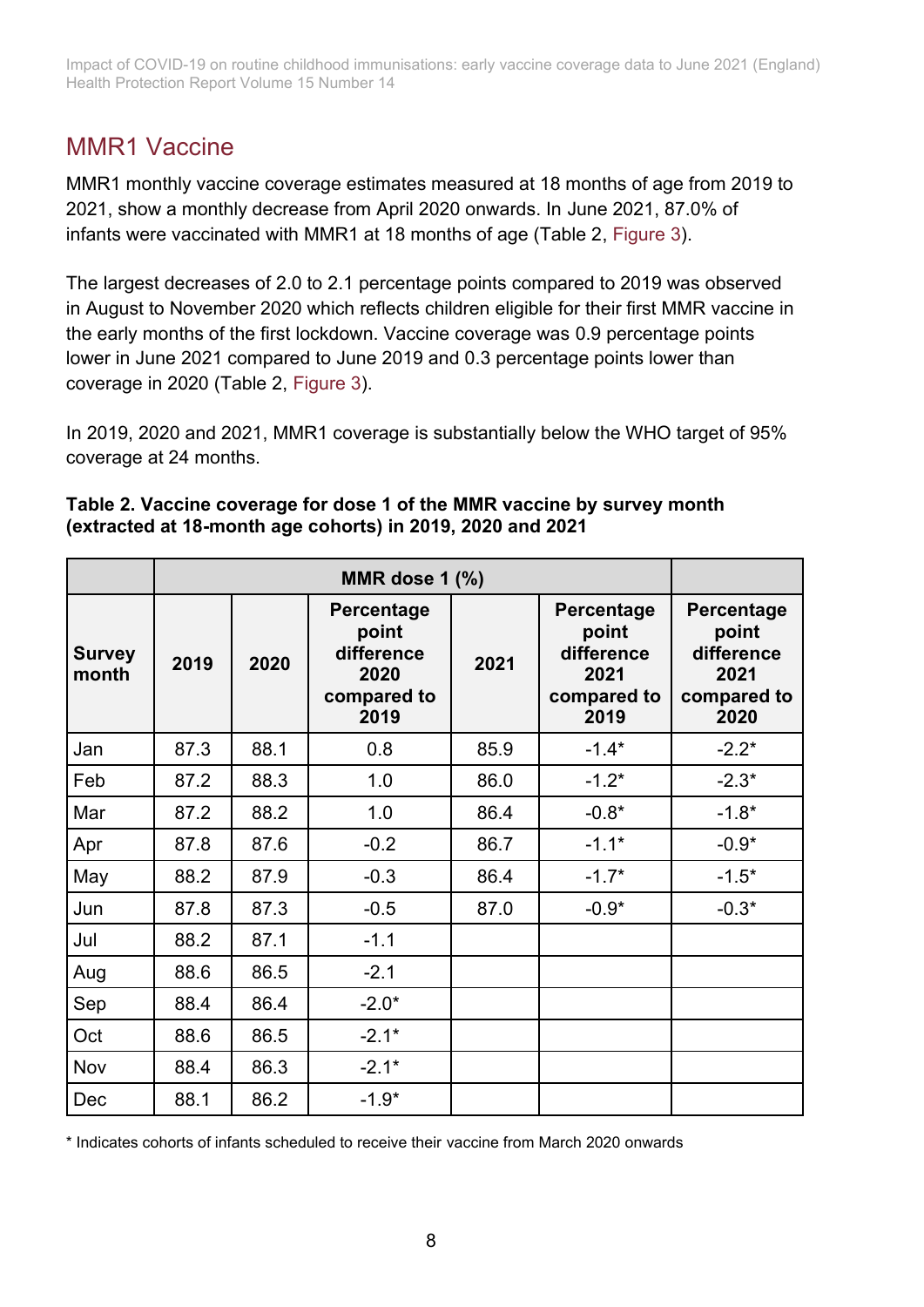

<span id="page-9-0"></span>**Figure 3. Vaccine coverage for MMR1 at 18 months of age by survey month in 2019, 2020 and 2021**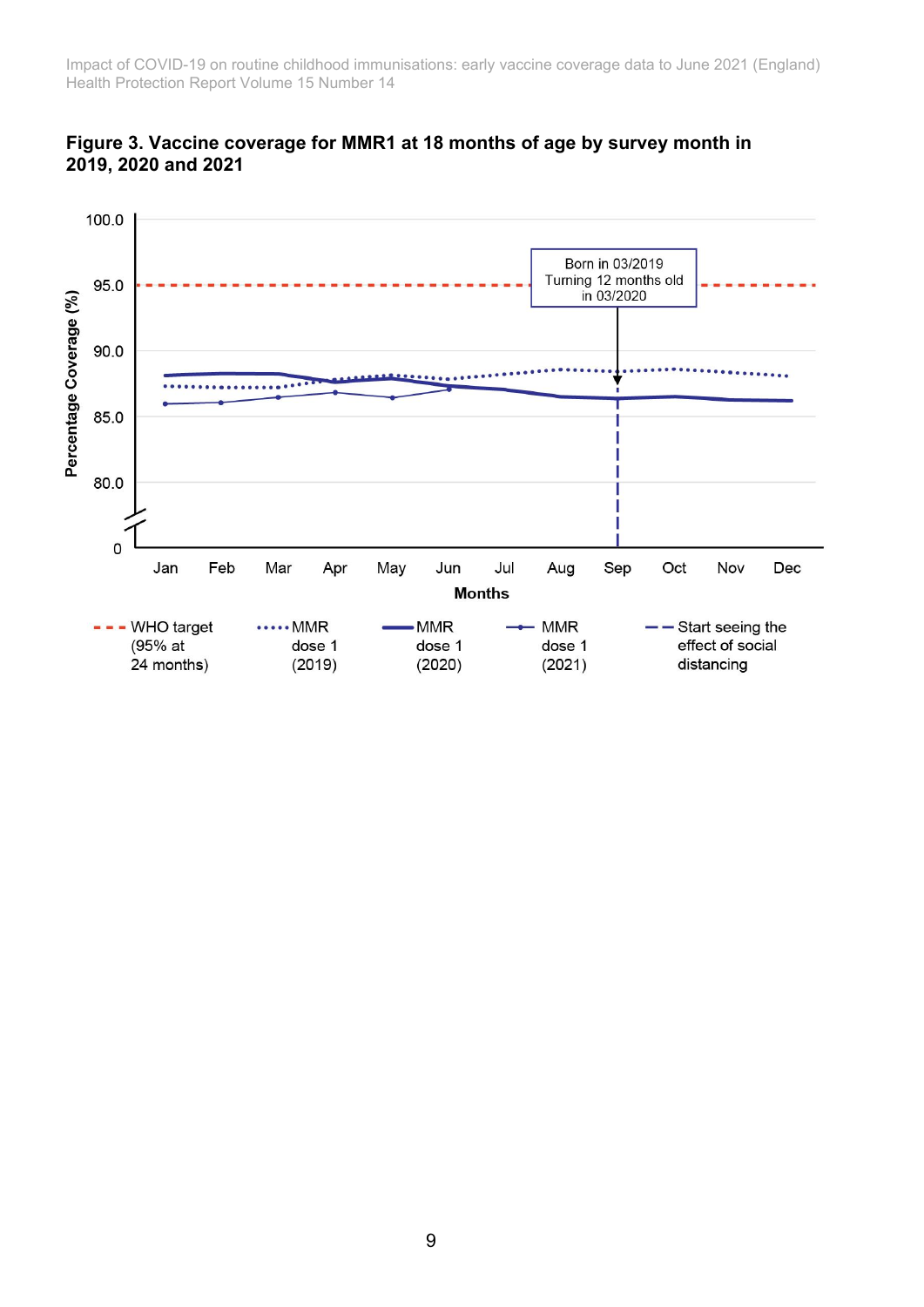## **Discussion**

This report presents an early indication of the impact of COVID-19 on routine childhood immunisations in England, using early vaccine coverage data. The purpose of the report is to provide early coverage estimates to those who monitor and support the routine immunisation programme at both a local and national level. Early assessment of agespecific vaccine coverage allows local areas to assess performance before children reach the age that formal vaccine coverage is evaluated by the COVER programme, therefore giving local teams an opportunity to catch-up where shortfalls have been identified.

The vaccine coverage data has pointed towards a sustained decrease in children receiving routine childhood immunisations in 2020 and 2021 compared to 2019. Since April 2020, fewer infants have completed the full course of 3 Hexavalent vaccines by 6 months of age, and fewer children have received MMR1 by 18 months of age. The initial decrease in vaccination may be associated with COVID-19 messaging about staying home initially, overwhelming the messaging that the routine immunisation programme was to remain operating as usual [\[2](#page-13-1)[,4](#page-13-3)[,10\]](#page-13-7). Additionally, anecdotal information indicated that in some areas, to ensure safe and best practice, GPs had to reschedule appointments in the initial weeks to ensure social distancing within GP practices. Overall, decreased vaccination coverage compared to 2019 levels has continued throughout the pandemic, though the size of the decrease in vaccine coverage is increasingly smaller from January 2021 onwards.

Early monthly assessment of completed courses (3 doses) of Hexavalent vaccines in June 2021, measured at 6 months, was at 87.8%. This is lower than the 95% WHO target for the full course of 3 Hexavalent vaccines at 5 years [\[11\]](#page-13-8). Dose 3 Hexavalent vaccine coverage was 1.0 percentage points lower in June 2021 compared to June 2019 but was 2.5 percentage points higher compared to June 2020. Early monthly assessment of MMR1 coverage for June 2021 measured at 18 months of age is at 87.0% and falls short of the WHO target of 95% coverage by 24 months of age [\[11\]](#page-13-8). MMR1 18-month coverage was 0.9 and 0.3 percentage points lower in June 2021 than in June 2019 and June 2020, respectively. Coverage will continue to be closely monitored for both vaccines in the upcoming months.

The most recent quarterly [COVER report](https://www.gov.uk/government/statistics/cover-of-vaccination-evaluated-rapidly-cover-programme-2020-to-2021-quarterly-data) evaluated vaccine coverage for children who reached their first, second or fifth birthday from January to March 2021. Vaccine coverage for children turning 12 months old during the fourth quarterly COVER evaluation report (born January to March 2020) reflects infants who were scheduled to receive their first dose of Hexavalent vaccine during the first national lockdown (from March to May 2020). Vaccine coverage for a completed course of the 3 Hexavalent vaccines at 12 months old in Quarter 4 2020 to 2021 was 1.1 percentage point lower than coverage during the same quarter in 2019 to 2020. Furthermore, among children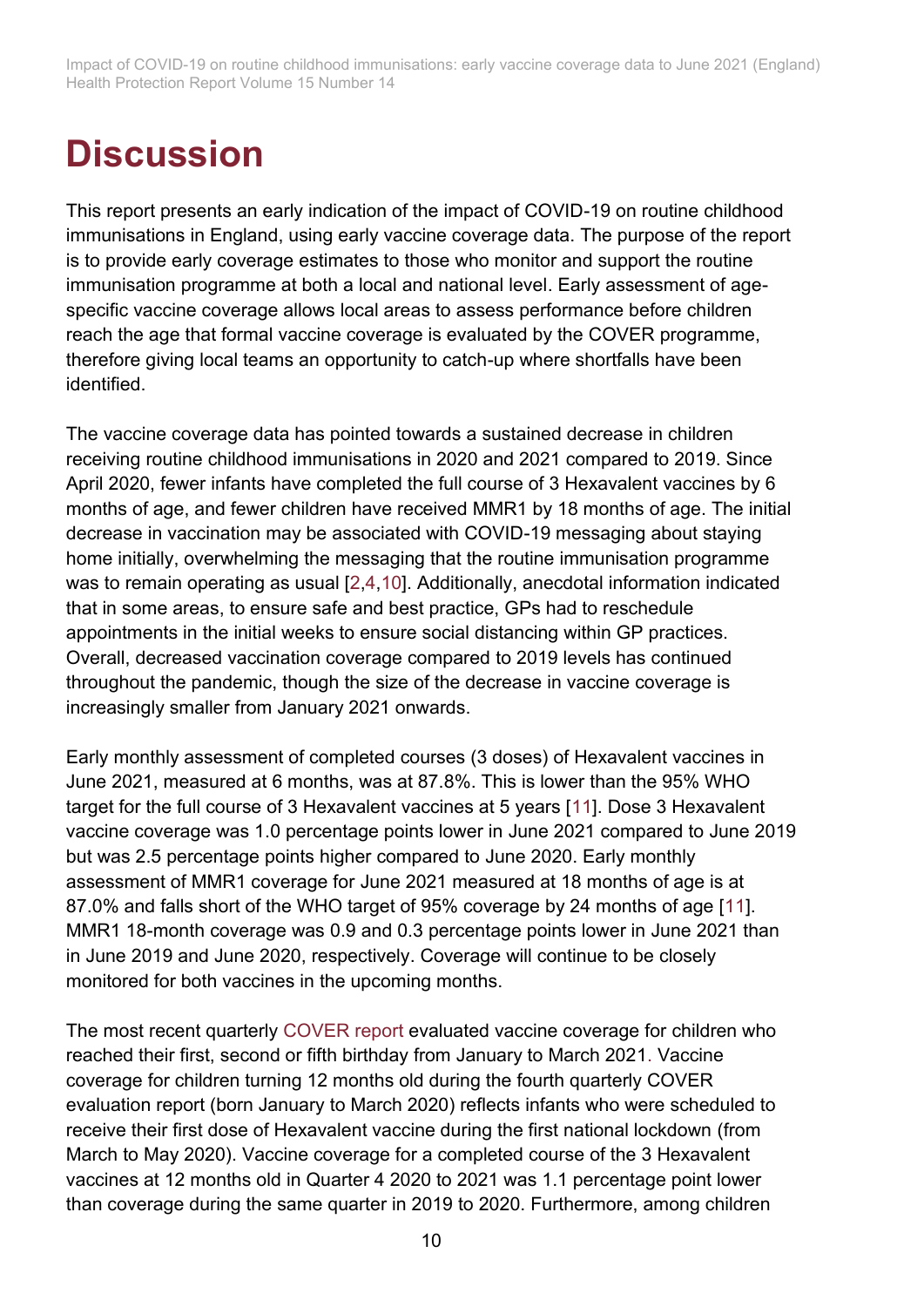who were born between January and March 2019 and were scheduled to receive their first dose of MMR from January to March 2020, when lockdown initiated, a 1.5 percentage point decrease in MMR1 at 24 months was observed in the COVER Quarter 4 report compared to Quarter 4 2019 to 2020. Children scheduled to receive their vaccines in March 2020 onwards, or those who were late booking their appointment and ordinarily would have caught up by their first or second birthday may have been impacted by social distancing and lockdown measures from late March 2020 onwards. This may be a contributing factor to the observed decreases in coverage seen in this quarter [\[1](#page-13-0)[,6](#page-13-5)[,8\]](#page-13-9).

### Strengths and limitations

This analysis of early vaccine coverage for children before they reach the target ages of 12 and 24 months used for routine surveillance systems provides a timelier assessment of the impact of COVID-19 on primary immunisations in England. The report helps monitor national level vaccine coverage throughout the pandemic.

Vaccine coverage estimates from ImmForm show early estimates of vaccine coverage. This data allows for local performance management where areas can assess which cohorts may require further follow-up for vaccination.

Vaccine coverage estimates are extracted by GP IT suppliers, based on a set list of SNOMED CT codes, therefore these estimates only reflect coverage for children registered with a GP practice, and that have correct coding in their GP record. Furthermore, the ImmForm data is experimental data and to date has only been used for performance management purposes – it is not validated at the GP practice level. Smaller areas may see greater differences in coverage due to smaller numbers.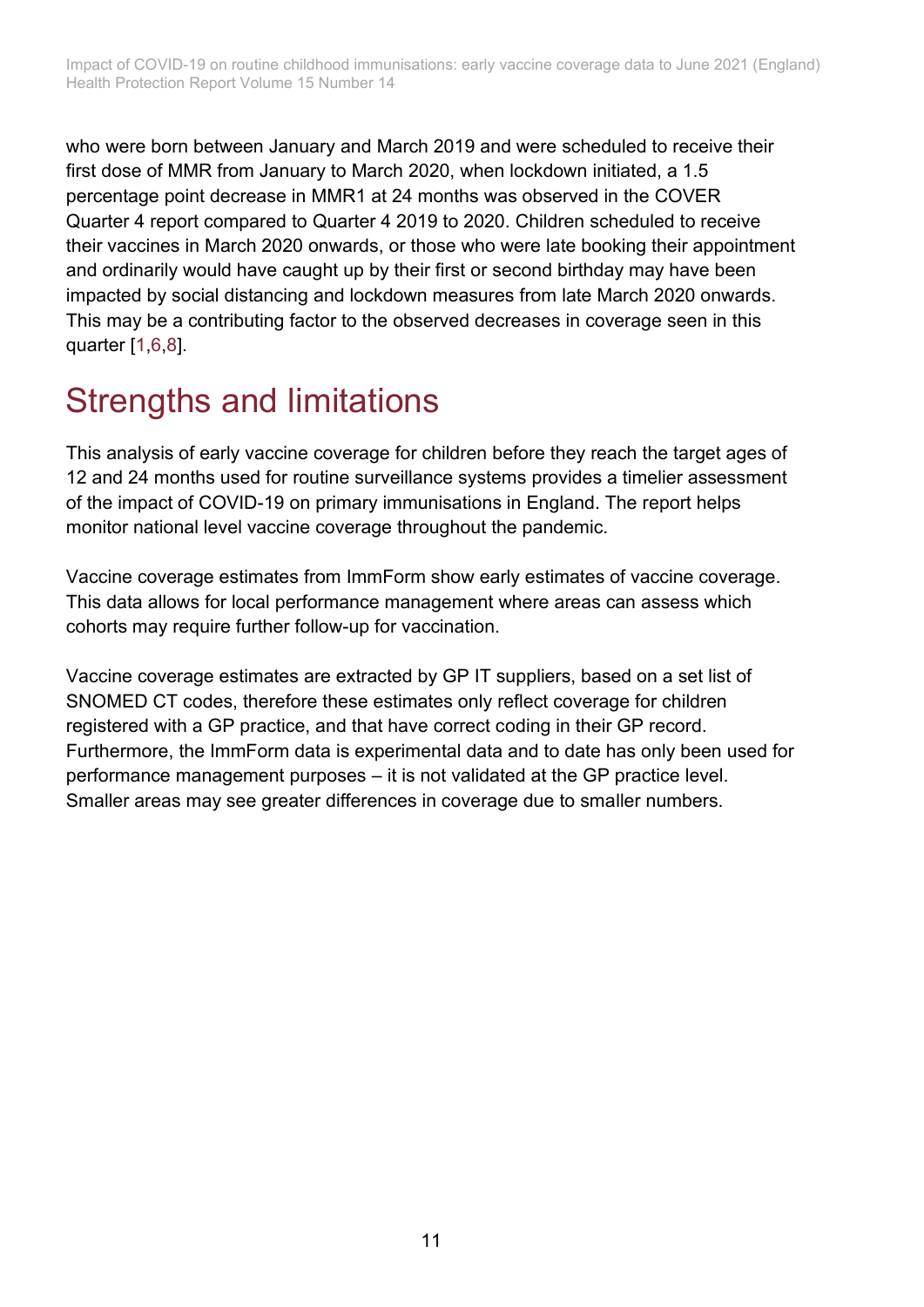# **Conclusion**

Future monthly ImmForm collections will continue to monitor any impact of COVID-19 on early vaccine coverage. Vaccine coverage will vary across the country and local areas can monitor early estimates of coverage in their areas using ImmForm and other data sources to identify areas needing more support.

As physical distancing measures change throughout the course of the pandemic and the risk of other infectious diseases circulating increases it is of utmost importance that GPs continue offering routine immunisations, check and recall those who have not received a vaccine and, where required, recovery plans should be set in place to address any drop in vaccine coverage observed since the beginning of the pandemic.

Local areas should engage with specific cohorts of infants and children who may have been affected when social distancing measures were introduced, to ensure that they are rescheduled for their immunisations [\[12\]](#page-13-10). These children will remain eligible and will be assessed in the appropriate age-specific routine quarterly coverage estimates in the COVER publication.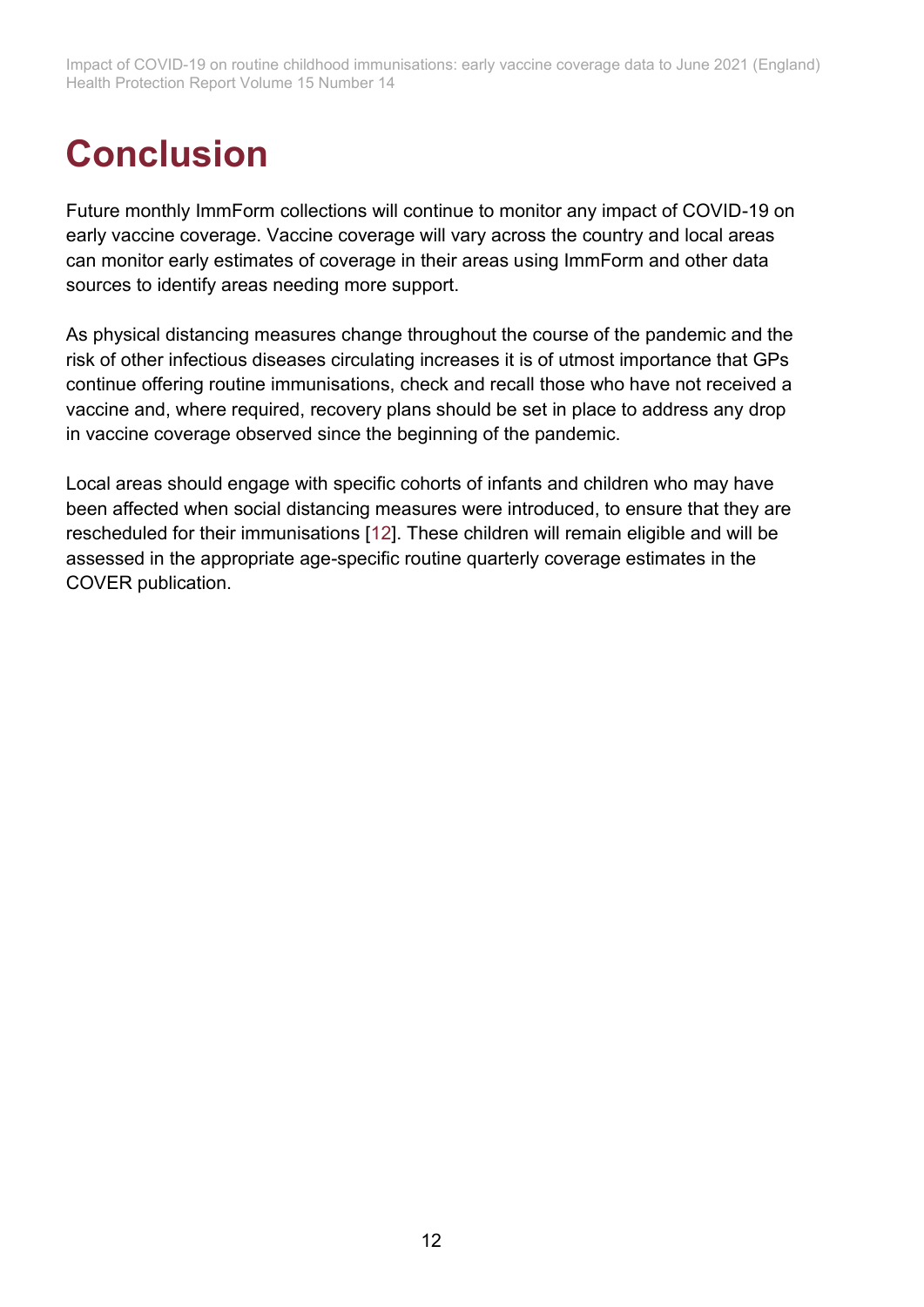### **References**

- <span id="page-13-0"></span>1. Public Health England (2020). ['Cover of vaccination evaluated rapidly programme'](http://www.gov.uk/government/collections/vaccine-uptake#cover-of-vaccination-evaluated-rapidly-programme)
- <span id="page-13-1"></span>2. Public Health England (2020). ['Coronavirus \(COVID-19\): What is social distancing?'](https://publichealthmatters.blog.gov.uk/2020/03/04/coronavirus-covid-19-what-is-social-distancing/)
- <span id="page-13-2"></span>3. McDonald HI, Tessier E, White JM, Woodruff M, Knowles C, Bates C and others (2020). 'Early impact of the coronavirus disease (COVID-19) pandemic and physical distancing measures on routine childhood vaccinations in England, January to April 2020.' Eurosurveillance: volume 25, issue 19, 14 May
- <span id="page-13-3"></span>4. JCVI (2020). ['Statement from JCVI on immunisation prioritisation'](http://www.gov.uk/government/publications/jcvi-statement-on-immunisation-prioritisation/statement-from-jcvi-on-immunisation-prioritisation)
- <span id="page-13-4"></span>5. Public Health England (2020). ['Routine Immunisation Schedule'](https://www.gov.uk/government/publications/routine-childhood-immunisation-schedule)
- <span id="page-13-5"></span>6. Public Health England (2020). ['Cover of vaccination evaluated rapidly \(COVER\) programme](https://www.gov.uk/government/statistics/cover-of-vaccination-evaluated-rapidly-cover-programme-2020-to-2021-quarterly-data)  [2020 to 2021: quarterly data'](https://www.gov.uk/government/statistics/cover-of-vaccination-evaluated-rapidly-cover-programme-2020-to-2021-quarterly-data)
- <span id="page-13-6"></span>7. NHS Digital (2020). ['Childhood Vaccination Coverage Statistics'](https://digital.nhs.uk/data-and-information/publications/statistical/nhs-immunisation-statistics)
- <span id="page-13-9"></span>8. NHS Digital (2020). ['Childhood Vaccination Coverage Statistics –](https://digital.nhs.uk/data-and-information/publications/statistical/nhs-immunisation-statistics/england---2019-20) 2019-20'
- 9. Public Health England (2021). ['Pertussis vaccination programme for pregnant women](https://assets.publishing.service.gov.uk/government/uploads/system/uploads/attachment_data/file/963507/hpr0421_prtsss-vc.pdf)  [update: vaccine coverage in England, October to December 2020'](https://assets.publishing.service.gov.uk/government/uploads/system/uploads/attachment_data/file/963507/hpr0421_prtsss-vc.pdf)
- <span id="page-13-7"></span>10. Cabinet Office (2021). ['Prime Minister announces national lockdown'](https://www.gov.uk/government/news/prime-minister-announces-national-lockdown)
- <span id="page-13-8"></span>11. World Health Organization (2014). ['European Vaccine Action Plan 2015 to 2020'](https://www.euro.who.int/en/health-topics/disease-prevention/vaccines-and-immunization/publications/2014/european-vaccine-action-plan-20152020-2014)
- <span id="page-13-10"></span>12. Public Health England (2021). ['COVID-19 Promoting immunisation social media cards'](https://www.healthpublications.gov.uk/ViewArticle.html?sp=Scovid19promotingimmunisationsocialmediacards)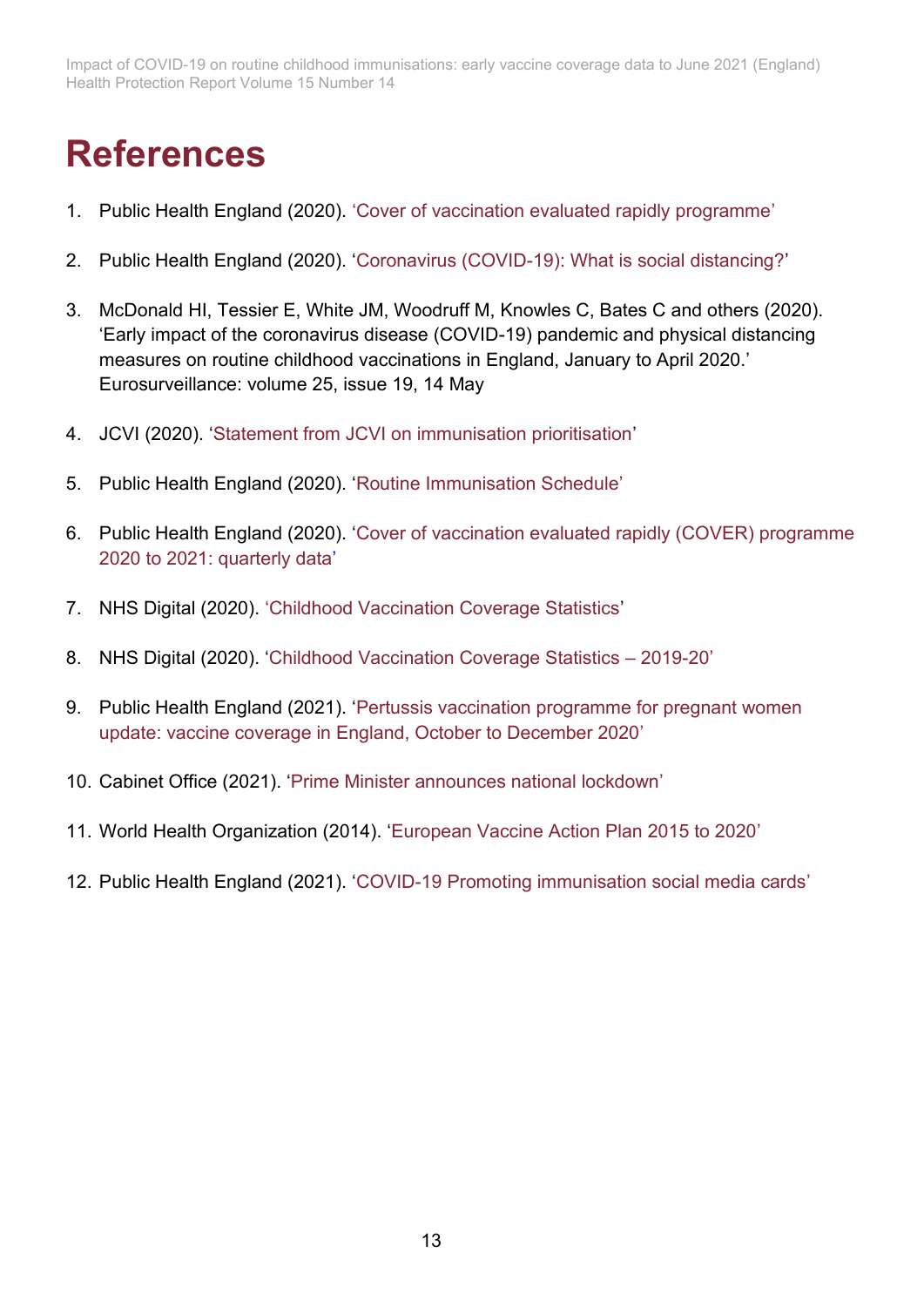## **Appendices**

<span id="page-14-0"></span>**Table A1. Monthly data extracts from ImmForm survey for Hexavalent vaccine, showing month of birth and the month vaccine is first due.**

| <b>Hexavalent vaccine</b>                         |                                      |                          |                                |                          |                          |  |  |  |
|---------------------------------------------------|--------------------------------------|--------------------------|--------------------------------|--------------------------|--------------------------|--|--|--|
| Month data is<br>extracted from<br><b>ImmForm</b> | Age at<br>which data<br>is extracted | <b>Month of</b><br>birth | <b>Month vaccine first due</b> |                          |                          |  |  |  |
|                                                   |                                      |                          | Dose 1<br>(8 weeks old)        | Dose 2<br>(12 weeks old) | Dose 3<br>(16 weeks old) |  |  |  |
| Jan 2020                                          | 6 months                             | <b>Jul 2019</b>          | Sep 2019                       | Oct 2019                 | <b>Nov 2019</b>          |  |  |  |
| Feb 2020                                          | 6 months                             | Aug 2019                 | Oct 2019                       | <b>Nov 2019</b>          | Dec 2019                 |  |  |  |
| Mar 2020                                          | 6 months                             | Sep 2019                 | <b>Nov 2019</b>                | Dec 2019                 | Jan 2020                 |  |  |  |
| Apr 2020                                          | 6 months                             | Oct 2019                 | Dec 2019                       | Jan 2020                 | Feb 2020                 |  |  |  |
| May 2020                                          | 6 months                             | <b>Nov 2019</b>          | <b>Jan 2020</b>                | Feb 2020                 | Mar 2020                 |  |  |  |
| <b>Jun 2020</b>                                   | 6 months                             | Dec 2019                 | Feb 2020                       | Mar 2020                 | Apr 2020                 |  |  |  |
| <b>Jul 2020</b>                                   | 6 months                             | <b>Jan 2020</b>          | Mar 2020                       | Apr 2020                 | May 2020                 |  |  |  |
| Aug 2020                                          | 6 months                             | Feb 2020                 | Apr 2020                       | May 2020                 | <b>Jun 2020</b>          |  |  |  |
| Sep 2020                                          | 6 months                             | Mar 2020                 | May 2020                       | <b>Jun 2020</b>          | <b>Jul 2020</b>          |  |  |  |
| Oct 2020                                          | 6 months                             | Apr 2020                 | <b>Jun 2020</b>                | <b>Jul 2020</b>          | Aug 2020                 |  |  |  |
| <b>Nov 2020</b>                                   | 6 months                             | May 2020                 | <b>Jul 2020</b>                | Aug 2020                 | Sep 2020                 |  |  |  |
| Dec 2020                                          | 6 months                             | <b>Jun 2020</b>          | Aug 2020                       | Sep 2020                 | Oct 2020                 |  |  |  |
| <b>Jan 2021</b>                                   | 6 months                             | <b>Jul 2020</b>          | Sep 2020                       | Oct 2020                 | <b>Nov 2020</b>          |  |  |  |
| Feb 2021                                          | 6 months                             | Aug 2020                 | Oct 2020                       | <b>Nov 2020</b>          | Dec 2020                 |  |  |  |
| Mar 2021                                          | 6 months                             | Sep 2020                 | <b>Nov 2020</b>                | Dec 2020                 | <b>Jan 2021</b>          |  |  |  |
| Apr 2021                                          | 6 months                             | Oct 2020                 | Dec 2020                       | Jan 2021                 | Feb 2021                 |  |  |  |
| May 2021                                          | 6 months                             | <b>Nov 2020</b>          | <b>Jan 2021</b>                | Feb 2021                 | Mar 2021                 |  |  |  |
| <b>June 2021</b>                                  | 6 months                             | Dec 2020                 | Feb 2021                       | Mar 2021                 | Apr 2021                 |  |  |  |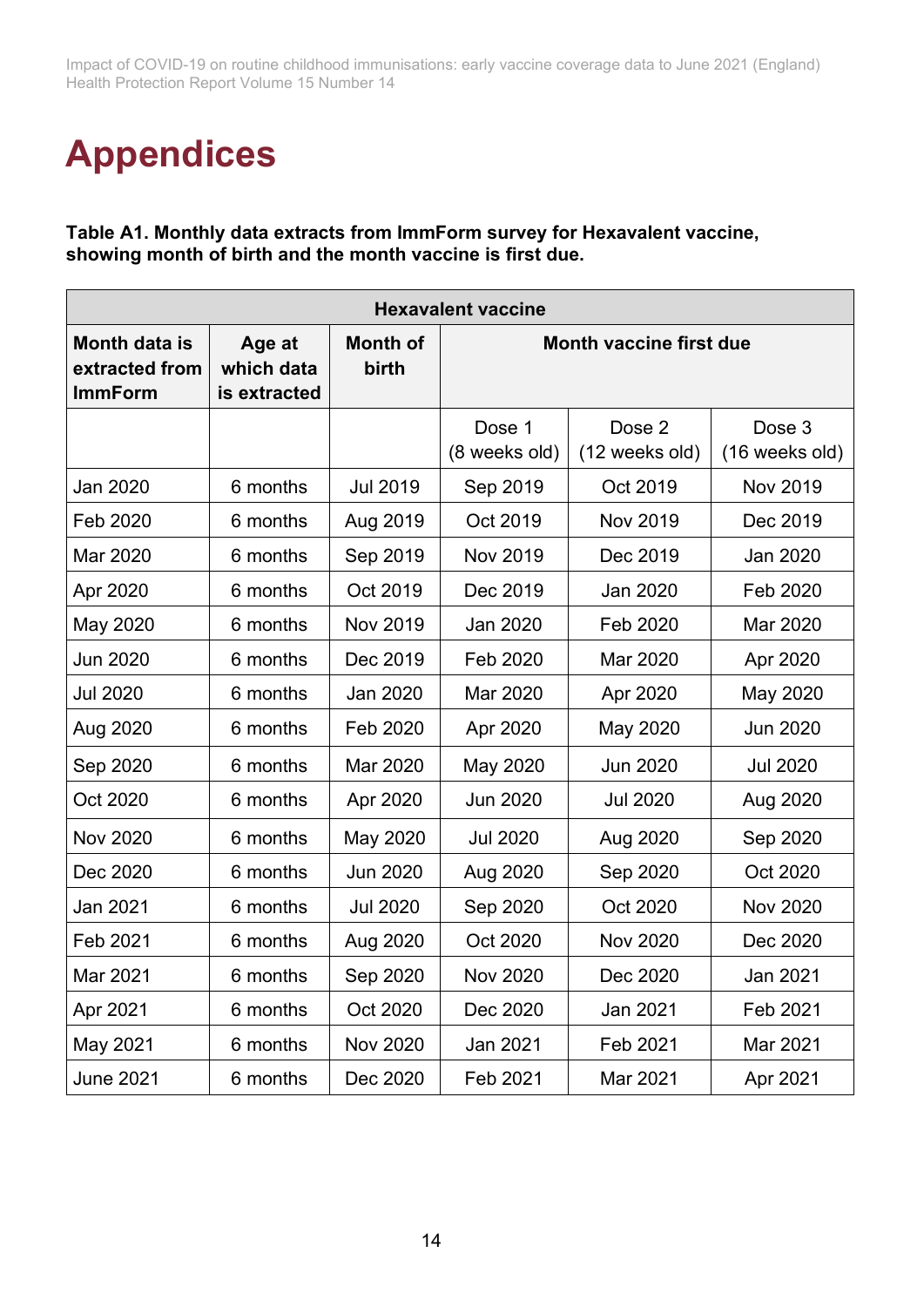#### <span id="page-15-0"></span>**Table A2. Monthly data extracts from ImmForm survey for MMR1 vaccine, showing month of birth and the month vaccine is first due.**

| MMR1                                           |                                   |                       |                                   |  |  |  |  |  |
|------------------------------------------------|-----------------------------------|-----------------------|-----------------------------------|--|--|--|--|--|
| <b>Month data is extracted</b><br>from ImmForm | Age at which data<br>is extracted | <b>Month of birth</b> | <b>Month vaccine</b><br>first due |  |  |  |  |  |
| Jan 2020                                       | 18 months                         | <b>Jul 2018</b>       | <b>Jul 2019</b>                   |  |  |  |  |  |
| Feb 2020                                       | 18 months                         | Aug 2018              | Aug 2019                          |  |  |  |  |  |
| Mar 2020                                       | 18 months                         | Sep 2018              | Sep 2019                          |  |  |  |  |  |
| Apr 2020                                       | 18 months                         | Oct 2018              | Oct 2019                          |  |  |  |  |  |
| May 2020                                       | 18 months                         | <b>Nov 2018</b>       | <b>Nov 2019</b>                   |  |  |  |  |  |
| <b>Jun 2020</b>                                | 18 months                         | Dec 2018              | Dec 2019                          |  |  |  |  |  |
| <b>Jul 2020</b>                                | 18 months                         | Jan 2019              | <b>Jan 2020</b>                   |  |  |  |  |  |
| Aug 2020                                       | 18 months                         | Feb 2019              | Feb 2020                          |  |  |  |  |  |
| Sep 2020                                       | 18 months                         | Mar 2019              | Mar 2020                          |  |  |  |  |  |
| Oct 2020                                       | 18 months                         | Apr 2019              | Apr 2020                          |  |  |  |  |  |
| <b>Nov 2020</b>                                | 18 months                         | May 2019              | May 2020                          |  |  |  |  |  |
| Dec 2020                                       | 18 months                         | <b>Jun 2019</b>       | <b>Jun 2020</b>                   |  |  |  |  |  |
| Jan 2021                                       | 18 months                         | <b>Jul 2019</b>       | <b>Jul 2020</b>                   |  |  |  |  |  |
| Feb 2021                                       | 18 months                         | Aug 2019              | Aug 2020                          |  |  |  |  |  |
| Mar 2021                                       | 18 months                         | Sep 2019              | Sep 2020                          |  |  |  |  |  |
| Apr 2021                                       | 18 months                         | Oct 2019              | Oct 2020                          |  |  |  |  |  |
| May 2021                                       | 18 months                         | <b>Nov 2019</b>       | <b>Nov 2020</b>                   |  |  |  |  |  |
| <b>June 2021</b>                               | 18 months                         | Dec 2019              | Dec 2020                          |  |  |  |  |  |